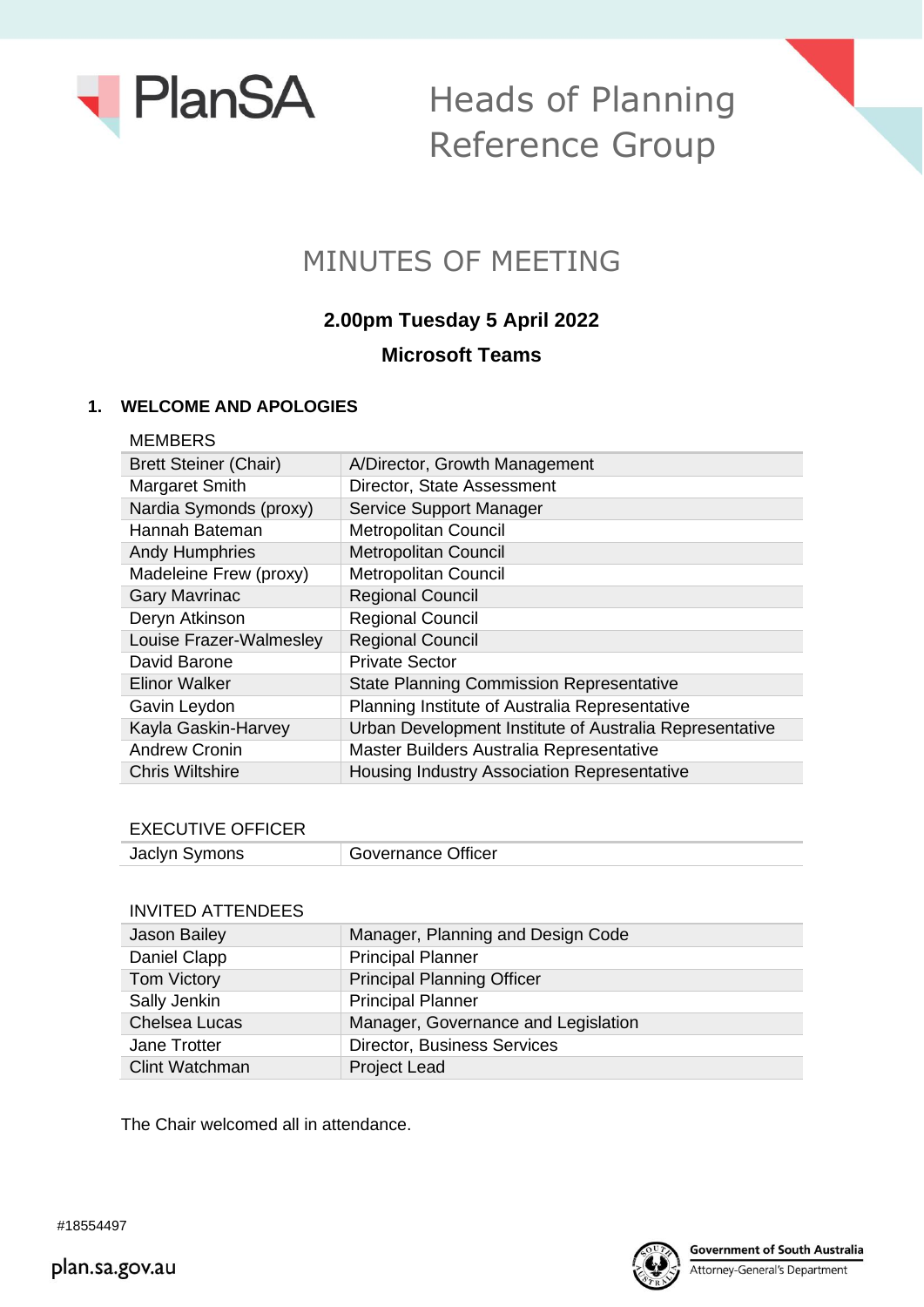**Apologies:** Ameya Sawant, Director PlanSA (Nardia Symonds as proxy) Rick Hutchins, Metropolitan Council (Madeleine Frew as proxy) Troy Fountain, Manager, Commission Assessment Julie Vanco, Metropolitan Council Zoë Garnaut, Private Sector Stephen Smith, Local Government Association Representative Daniel Gannon, Property Council of Australia Representative

#### **2. DECLARATION OF CONFLICTS** Nil.

## **3. MINUTES OF PREVIOUS MEETING**

The Heads of Planning Reference Group noted the minutes of the 28 February 2022 meeting.

## **4. ACTIONS**

The Heads of Planning Reference Group noted the Action list.

## **5. CURRENT BUSINESS**

#### **5.1 Miscellaneous Technical Enhancements Code Amendment**

Jason Bailey and Daniel Clapp addressed the group and spoke of the detail of the sorts of amendments that may be made through a Miscellaneous Technical Code Amendment.

The Chair invited members to ask any questions. Questions focused on the:

- public notification process;
- minor variations;
- the review of technical amendments moving forward; and
- internal site boundaries.

The Heads of Planning Reference Group resolved to:

- 1. Note the purpose and scope of the Miscellaneous Technical Enhancements Code Amendment.
- 2. Note that Council Working Group workshop outcomes will be provided to the Heads of Planning Reference Group.

## **5.2 Accredited Professionals Scheme Review Project**

Jane Trotter and Chelsea Lucas provided an update on the Accredited Professionals Scheme Review Project.

The objectives of the project were discussed, as well as the key areas of focus which include:

- qualifications and skills;
- continuing professional development arrangements;
- automatic deemed registration;
- internal governance arrangements; and



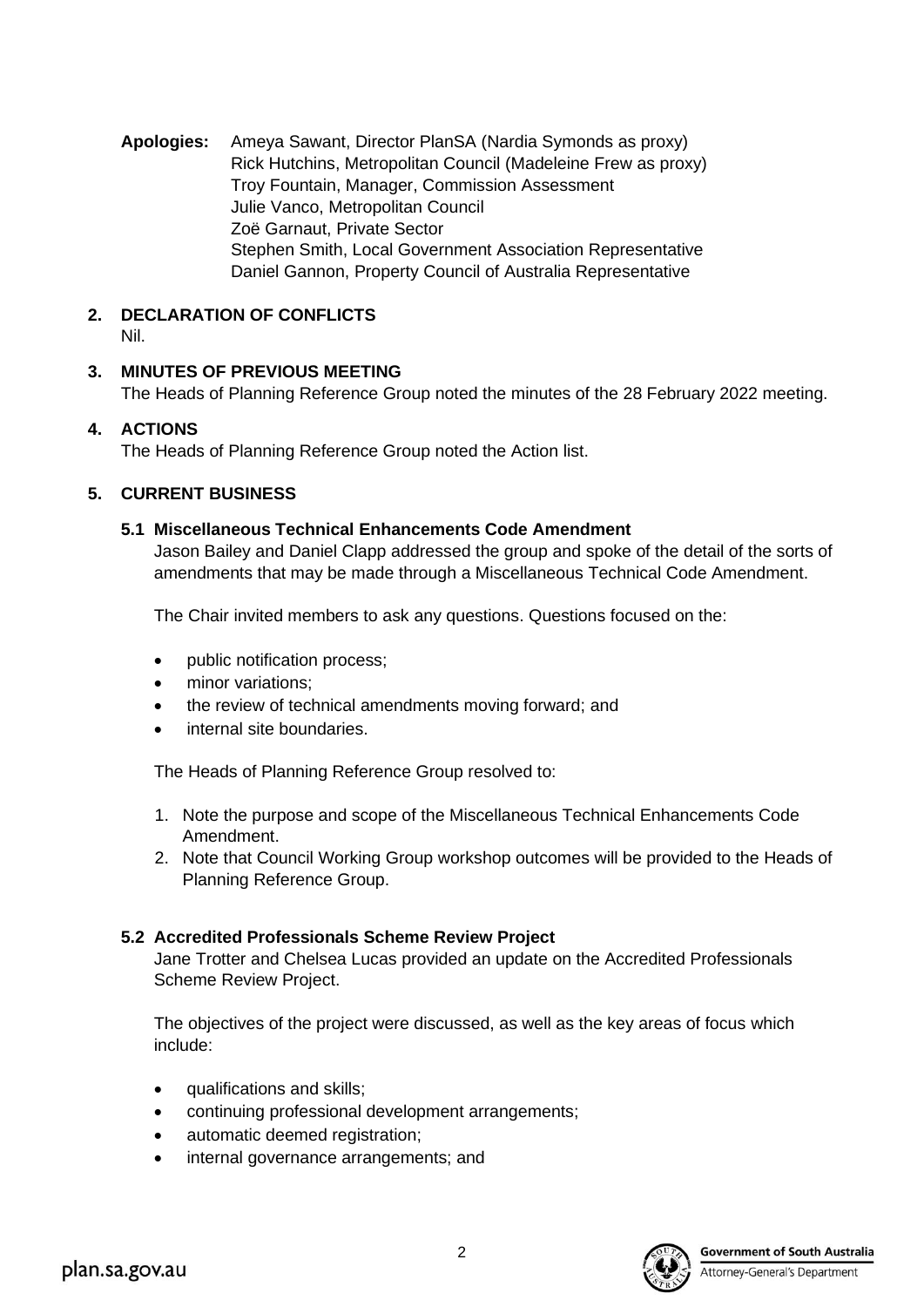• accredited professionals IT solution.

Chelsea informed the group that the next steps for the project were to compile and assess the survey responses and subsequently, define the detailed project scope. It is hoped the project will be completed by 30 September 2022.

The group was asked if they had any questions or feedback/comments. Questions included:

- continuing professional development and approval of courses;
- level 1 accredited professionals and the intention of this level; and
- automatic deemed registration and whether it extends internationally.

The Heads of Planning Reference Group resolved to:

- 1. Note the high-level issues to be considered as part of the AP Scheme Review Project; and
- 2. Provide any initial verbal feedback to the Project Manager to assist with finalising the detailed project scope.

## **5.3 Regional Plans Program**

The Chair provided an update in relation to the Regional Plans Program. The Chair asked for any questions on the program. No questions were raised.

The Heads of Planning Reference Group noted the supporting Regional Plans Program report.

## **5.4 PlanSA update**

Nardia Symonds addressed the group and provided an update on the status of the upcoming workshops and the review of the roadmaps (published quarterly on the Portal) currently being undertaken.

The Heads of Planning Reference Group noted the supporting PlanSA update report.

## **5.5 Terms of Reference**

The Heads of Planning Reference Group noted the Terms of Reference.

**5.6 Commission Code Amendment and Growth Management Program forward plan** Jason Bailey addressed the group and provided a verbal update on Commission Code Amendments, both CE and SPC led.

Jason referred to the Master Schedule, that has been created to map out the timeframes for pre-consultation, consultation and post-consultation, and informed the group of the current stage of each Code Amendment.

Jason asked if there were any questions. Questions included: